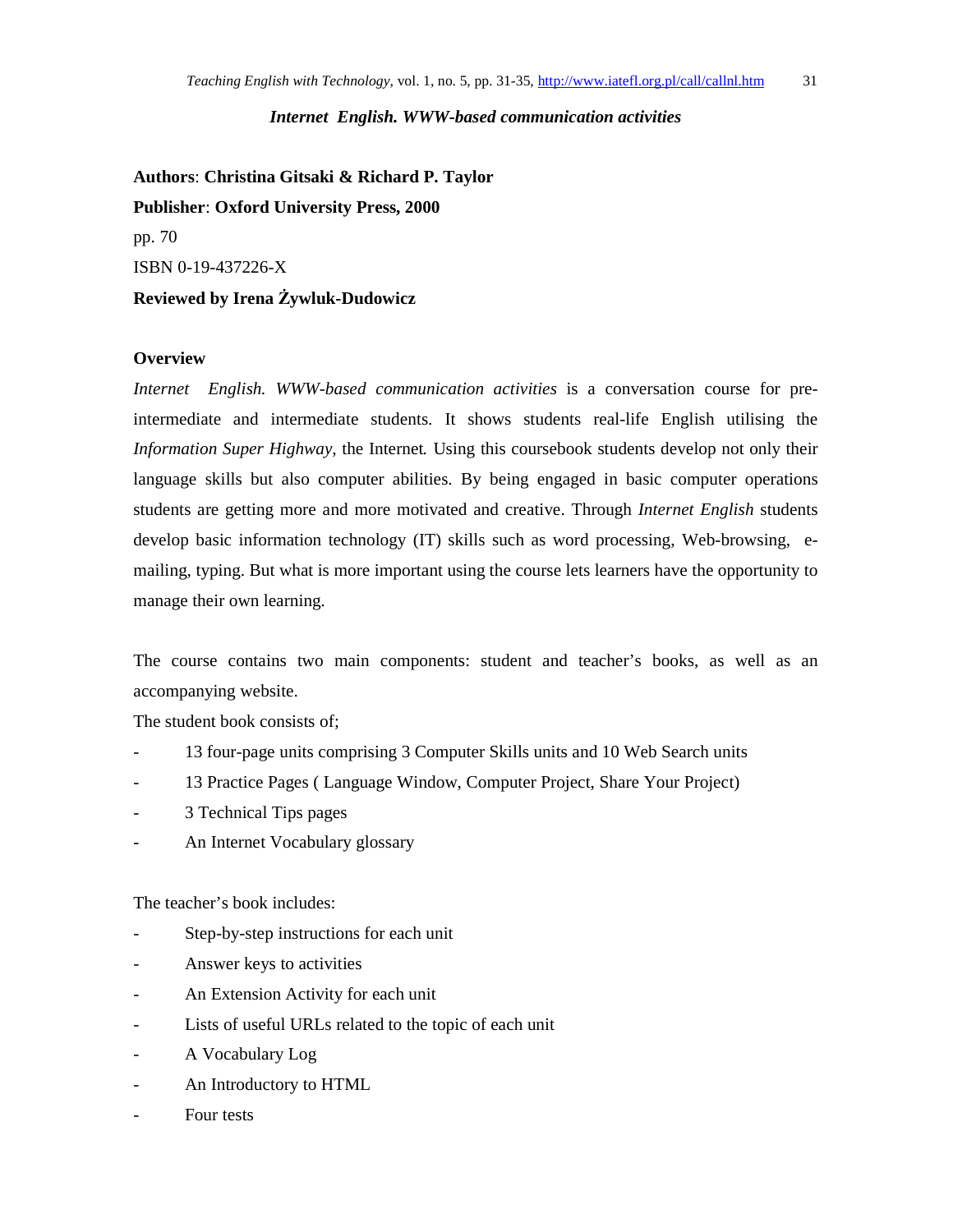Additionally the coursebook is accompanied by the *Internet English* website with:

- Student Keypal Center
- Teacher WWW-Board
- Useful URLs for each unit
- Links to websites concerned with English language teaching and learning.

## **Description:**

*Internet English. WWW-based communication activities* is a very friendly coursebook that can be used in computer labs and in traditional classrooms. It allows (both students and teachers) to develop new skills.

#### **Student Book**

First three units introduce basic word-processing, E-mail and Web searching vocabulary and techniques. These *Computer Skills Units* include activities that help learners to carry out the activities in the remaining 10 units. They are designed to be run at first in a traditional classroom introducing and revising basic computer and word-processing terms, some search strategies for the Web and different ways of communication. In this way students are well prepared for the practice sections run in a computer laboratory.

They learn to identify different uses of computers, to recognise computer parts and become familiarised with the keyboard. Getting to know basic word-processing terms and commands saves their time during online classes. The unit entitled *Surfing the Web* introduces *Frequently Asked Questions about the Internet* and presents some techniques how to use a *Web Search Engine.* At the end of these introductory units learners are prepared to sign up for a free E - mail account.

These units can be skipped if all students have good computer skills. Then they can start with *Web Search Units*. Each unit consists of basic four sections:

*Identity,* 

*Prepare your search ,* 

*Search your Web,* 

 *Web Talk*.

At the end of each lesson we can find an additional *Practice Page* that includes *Language Window, Computer Project* and *Share Your Project* sections.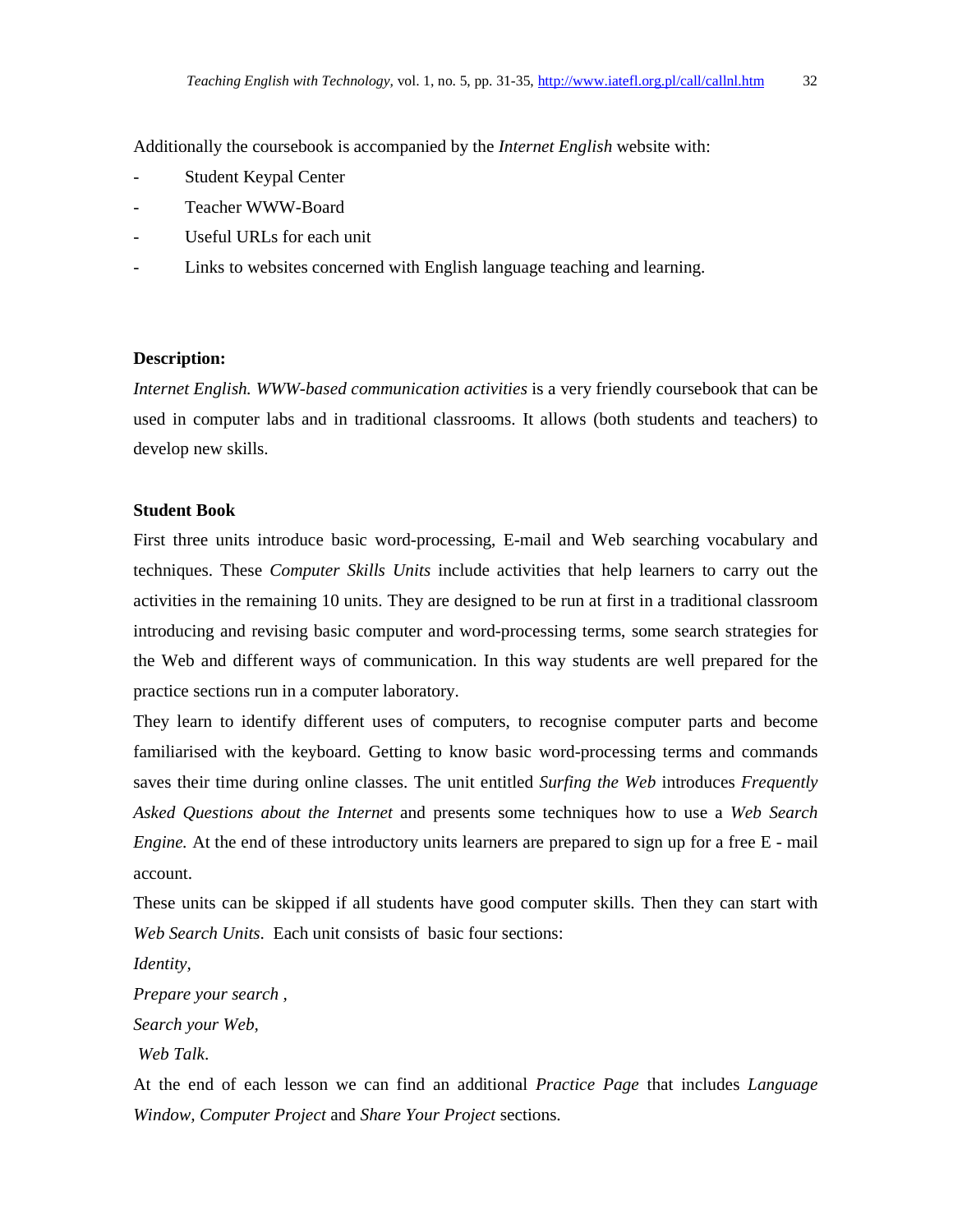Each *Web Search Unit* can be taught over two 90-minute classroom sessions. *Identity* and *Prepare Your Search* sections can be run in a traditional classroom. *Language Window* given as homework is a good introduction to *Search the Web* and *Computer Project* sections involving students in searching the Net and creating their own pieces of "computer work." After completing these sections students have an opportunity to carry out the *Web Talk* and *Share Your Project* activities that can be conducted either in a traditional classroom or computer laboratory.

## *Web Search Units* **–organisation and features**

*Identify* section contains a lot of warm-up activities. It introduces the topic with photos related to the unit and exercises engaging learners in vocabulary review and sharing ideas. For example in unit 8 entitled *Shopping Spree* students are asked to complete the table by writing down some things they would buy using different ways of shopping such as a mail-order catalogue or a TV home shopping program. Then they compare their answers with the partners sitting next to them. *Prepare your search* section has exercises developing students vocabulary and involving them in new topics, ideas or choices. It generates ideas that can be used in their *Web Search*. The last activity of this section gives them a chance to discuss their choice and to clarify their preferences. A model dialogue and selected vocabulary items also helps them make a decision. For instance in unit 9 titled *Watching Movies* students choose the movie they would most like to see and then they talk about their choice with a classmate.

*Search your Web* section encourages students to look for information on different websites that directly refer to the main topic of the unit. To help students complete the tasks in this section there are two options dedicated to techniques of searching the Net. In the first method learners are asked to define a set of keywords that can save their time during the search for specific information. After that they scan their search results and then explore several websites. In this way students have a chance to experience new techniques and organise their time in computer lab effectively. The last two activities involve them in organising the information they find. Different types of connection and amount of online time available encourage learners to choose the best options.

*Web talk* section gives students the opportunity to share the results of their Web search. They can share their findings via E–mails or present them as their group projects. There are role-play, pair work and group work activities. Moreover, students are given models for the conversation tasks. In this way they find it easy to generate their own dialogues based on their search.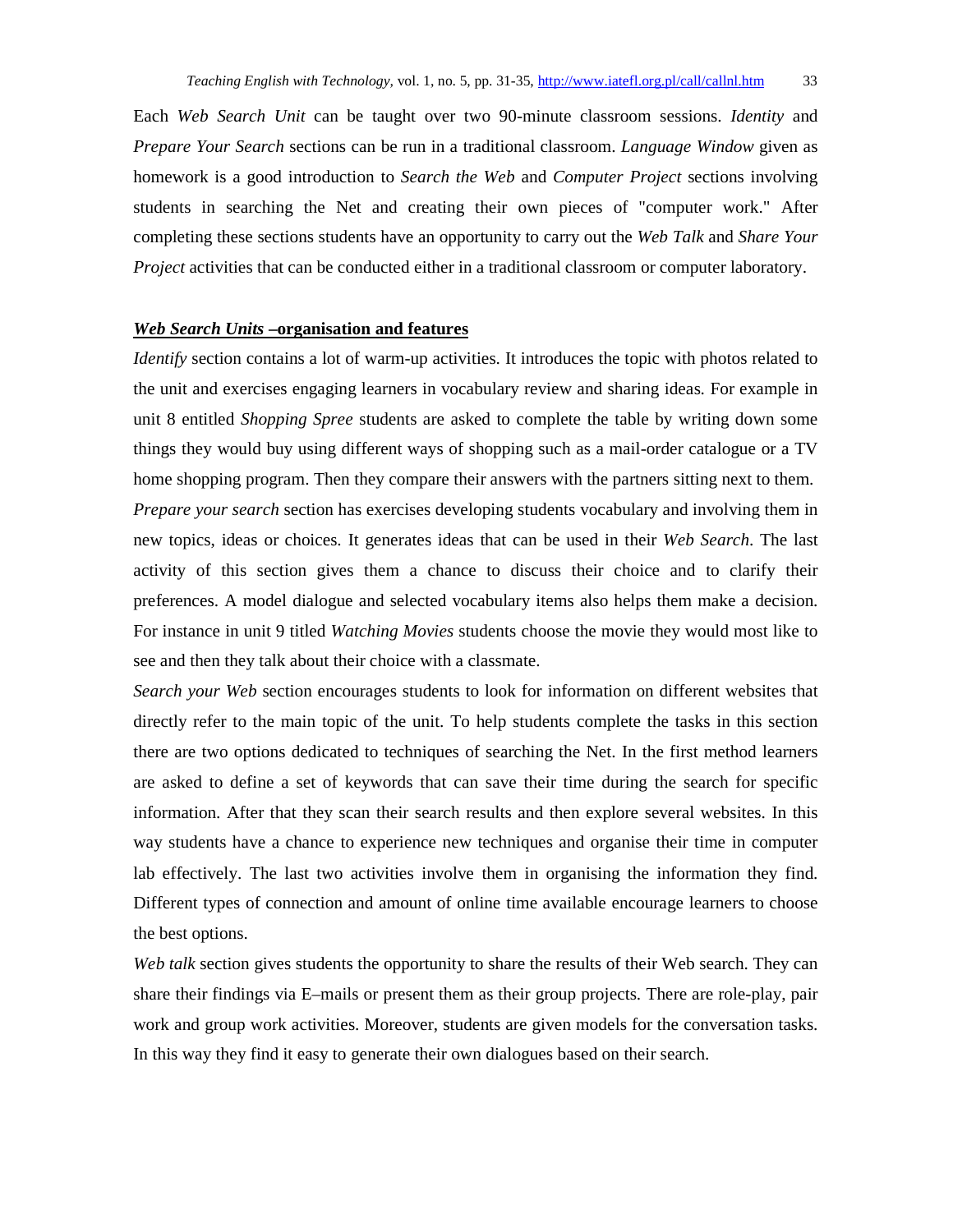*Practice Page* is divided into three sections:

*Language Window* presents and revises language structures. It can be introduced before *Search the Web* or *Web Talk.* It can be given as homework. In this way it helps students be well prepared to speaking parts of these sections.

*Computer Project* engages learners to use the information they find on the Web and to create and edit the files as a brochure, a profile or a poster. Completing these tasks they can use *Technical Tips* when for example copying images and text from the Web to a word-processing document. *Share Your Project* usually involves E-mail tasks. Students present their projects and evaluate others. But this task can be run in a traditional classroom involving learners in speaking.

# **Teacher's Book**

It provides assistance to the teacher in different ways:

- step-by-step instructions showing how to carry out the activities in each unit,
- Teaching Tips and Web Tips giving teachers several prompts on how to search the Web effectively and to overcome obstacles that can arise when using computers,
- optional activities allowing teachers to fulfil the lessons successfully,
- photocopiable *Extension Activities* that can be used for more ambitious and skilled students in mixed-ability groups,
- pages with lists of useful URLs related to the topic of each unit,
- photocopiable Vocabulary Log page useful for revising new words and phrases,
- four photocopiable tests for assessing students after each set of units,
- a photocopiable *Introduction to HTML* guidebook on how to create homepages.

#### **Advantages**

- *1.* A variety of topics satisfying different interests such as *Famous People, Eating Out, Shopping, Watching Movies, Vacation Abroad or Working Abroad.*
- 2. No advanced computer skills are required.
- 3. The course can be used in a computer-equipped or traditional classroom.
- 4. Useful tips for teachers; especially photocopiable Extension Activities and Useful URLs.
- 5. Project pages involving students in pair and group work.
- 6. Perfectly designed vocabulary introductory sections to practical online activities.
- 7. *Internet English* summary tests after some units.
- 8. Activities involving students' imagination and creativity.
- 9. Activities developing students' international cultural awareness.